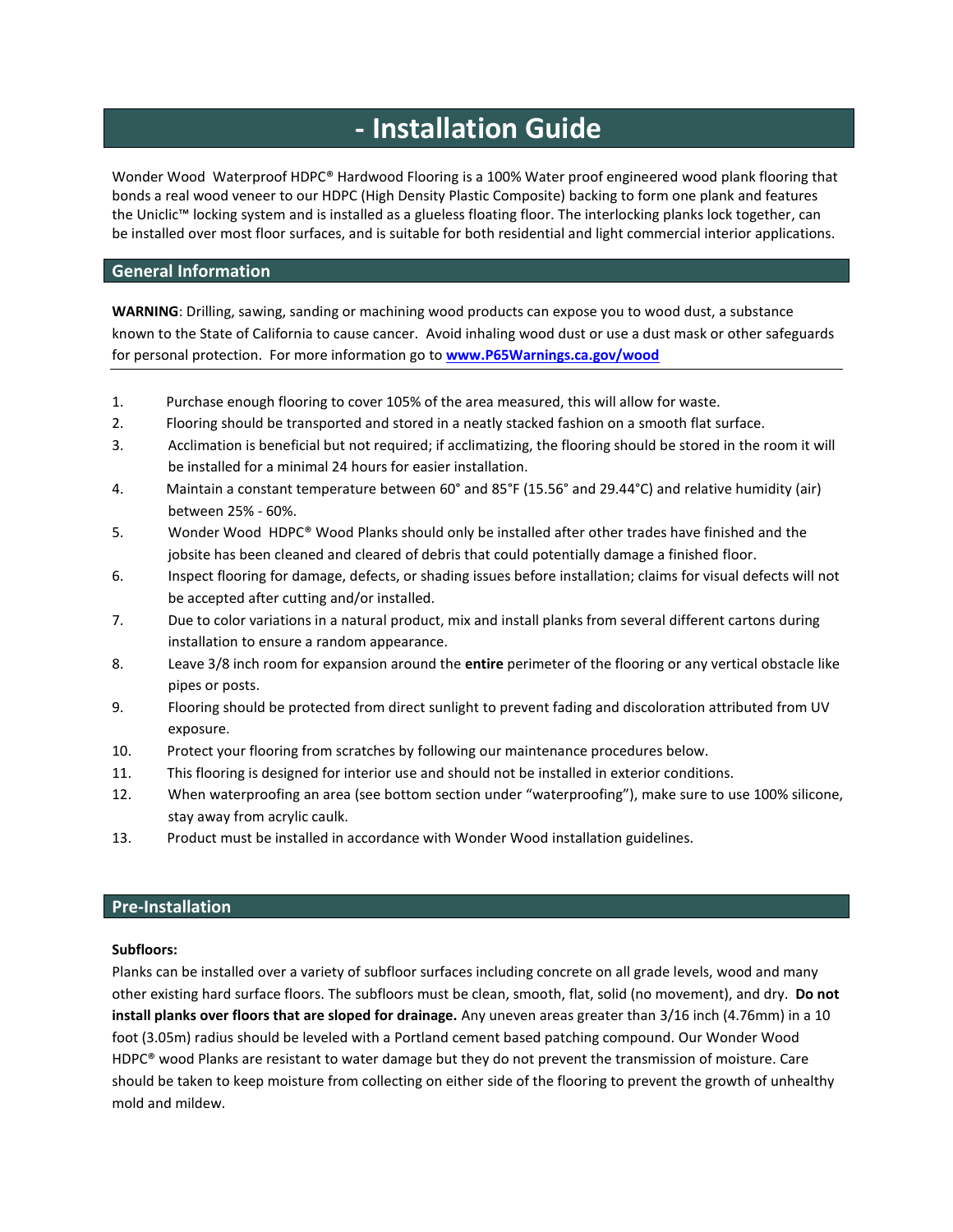## **Moisture Testing:**

**Sub-floor moisture testing is necessary**, it will alert you of current moisture issues that may affect the installation and promote the growth of unhealthy mold and mildew which could potentially affect you and your family's health, as well as the flooring. **You may want to consult with a professional for proper testing and guidance.** Moisture levels above 12% in wood subfloors or 4.5 on moisture encounter meters for concrete subfloors can promote the growth of mold and should be investigated to determine the cause and **solution of the problem**.

**Checking for moisture:** Use a Ligno DuoTec (or equivalent) moisture meter for wood, or a Tramex Concrete Moisture Encounter meter (or equivalent) for concrete. You can also use a calcium chloride test for concrete; test results above 5 lbs. per 1000 sq. ft., (or 85% RH using in-situ probes) in a 24 hour period can indicate a more extreme moisture issue, and should be investigated.

#### **Concrete Subfloors:**

Planks can be installed over concrete on all grade levels if a proper moisture barrier is used. A minimum 6 mil polyethylene moisture barrier should be used with concrete subfloors. Moisture vapor emissions should not exceed 5 lbs./24 hour per 1,000 sq. when tested with the Anhydrous Calcium Chloride Test in accordance with ASTM F 1869 or 85% RH in accordance with ASTM F 2170 "Standard Test Method for Determining Relative Humidity in Concrete Slabs using in situ Probes. Any uneven areas greater than 3/16 inch (4.76mm) in a 10 foot (3.05m) radius should be leveled with a Portland cement based patching compound. Holes and cracks in the cement should be patched, and expansion joints should be filled with a latex patching compound. Newly poured concrete floors must cure for a minimum of 90 days. Please note it is the person installing the floor and/or the homeowner's responsibility to ensure any moisture or alkalinity issues are resolved **prior** to installing the floor.

**NOTE: Excessive moisture may cause the growth of unhealthy mold or mildew and/or cause staining of the flooring which is not covered by our Warranty.**

## **Wood Subfloors:**

Planks should be installed over a smooth, flat, level wood subfloor, underlayment grade plywood, lauan plywood and other underlayments recommended by the manufacturer for use with a floating plank floor. Subfloor should be flat within 3/16 inch (4.76mm) in a 10 foot (3.05m) radius. Wood subfloors must be suspended at least 18" above the ground. Adequate cross-ventilation must be provided, and the ground surface of the crawl space should be covered with a suitable vapor barrier. If installing over a crawl space, a minimum 6 mil polyethylene moisture barrier should be used.

**NOTE: Avoid subfloors with excessive vertical movement or deflection because subfloor movement may cause the locking mechanism to wear down, or even break. Indications of excessive deflection are subfloor fastener release, squeaking, compromised or sectional contours such as bowing or dipping in floors and uneven flooring material. Nail or screw subfloor panels to secure boards with excessive vertical movement or deflection prior to installation of the flooring material. Our warranties DO NOT cover any problems caused by inadequate substructures or improper installation of substructures.**

#### **Recommended Areas:**

This flooring is suitable for installation in most areas of your home, including basements. **This floor may not be suitable for vacations homes or homes where the temperature is not controlled year-round.** Care should be taken not to expose the flooring to standing water or liquids for extended periods of time, as it may damage the floor.

#### **Existing Flooring:**

Our Wonder Wood HDPC® Wood Planks can be installed over a variety of finished floors including single layer resilient sheet flooring/ tile, ceramic, marble and terrazzo. The surface must be in good condition and show no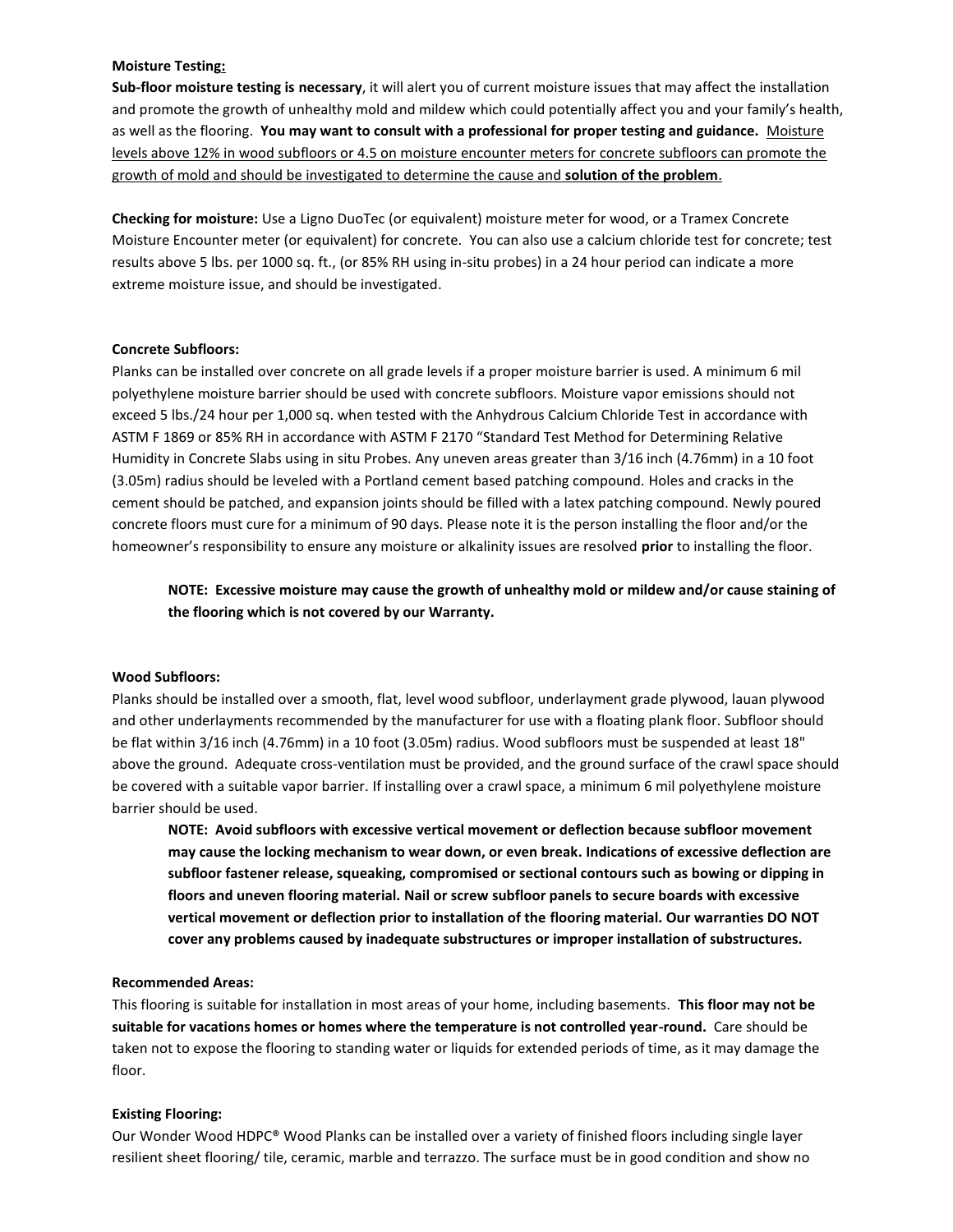signs of excessive moisture conditions. Grout joints and heavy embossing in tile or vinyl should be leveled so they are flush with the flooring surface. Additionally the tile may require several skim coats to achieve that flat surface. Carpet, heavily cushioned vinyl floors or vinyl floors consisting of multiple layers are **NOT** a suitable subfloor for installation.

## **Radiant Heat Subfloors:**

Wonder Wood™ HDPC® Wood Planks can be installed over hydronic radiant heating systems provided the subfloor surface does not exceed 85°F (29.44°C) at any point. The initial floor temperature should not exceed 70°F (21.11°C) for 24 hours prior, during, and 48 hours after installation. Thereafter the temperature should be gradually increased to the desired setting up to 85°F (29.44°C). Because heat does affect both plastic and wood, you may need additional room for expansion (larger expansion gap) and contraction (wider base to allow for contraction) Electical heating systems that are installed on top of the subfloor surface and not encased with self-leveling underlayment are not recommended.

## **Important Notes:**

**Before removing any existing resilient flooring or tiles, please consult with a flooring professional to determine if asbestos abatement is necessary to avoid exposure. See current edition of the Resilient Floor Covering Institute (RFCI) publication "Recommended Work Practices for Removal of Resilient Floor Coverings" for detailed information and instructions on removing all resilient covered structures.**

## **Moisture Barrier and Underlayment Padding:**

While it is not necessarily difficult to install a floating floor, you may want to consider having it done by a professional installer. Since there is an attached padding, no additional padding should be used, never install this product over a secondary pad. Over a concrete slab a moisture barrier is recommended. Moisture barrier should consist of at least a 6 mil polyethylene film with the sheets overlapping 6" and taped to prevent moisture migrating to the flooring.

## **Pre-installation inspection:**

It is the duty of the person installing the floor to inspect all flooring before installation. If during inspection the installer or buyer feels the floors is the wrong color, improperly manufactured, is off-grade or is the wrong gloss level, he/she should **NOT** install the flooring. Please immediately contact the retailer from which the flooring was purchased. No claims will the accepted for flooring which is visibly wrong if such flooring is installed. **Installed flooring is deemed to be visibly acceptable.**

# **General Tips**

- **Make sure the HVAC is operational and running.**
- **Remove wall base and undercut door jambs.**
- **Do not secure individual planks to the subfloor as it is designed to be a floating floor.**
- **Do not install cabinets on top of your floating floor.**
- **It is recommended to separate all rooms using T molding. For surfaces exceeding 4,000 ft² and or lengths exceeding 60 ft, use expansion moldings.**

# **Installation**

1. First, determine how you want the flooring to run. Typically for plank products the flooring runs the length of the room. There may be exceptions since it is all a matter of preference.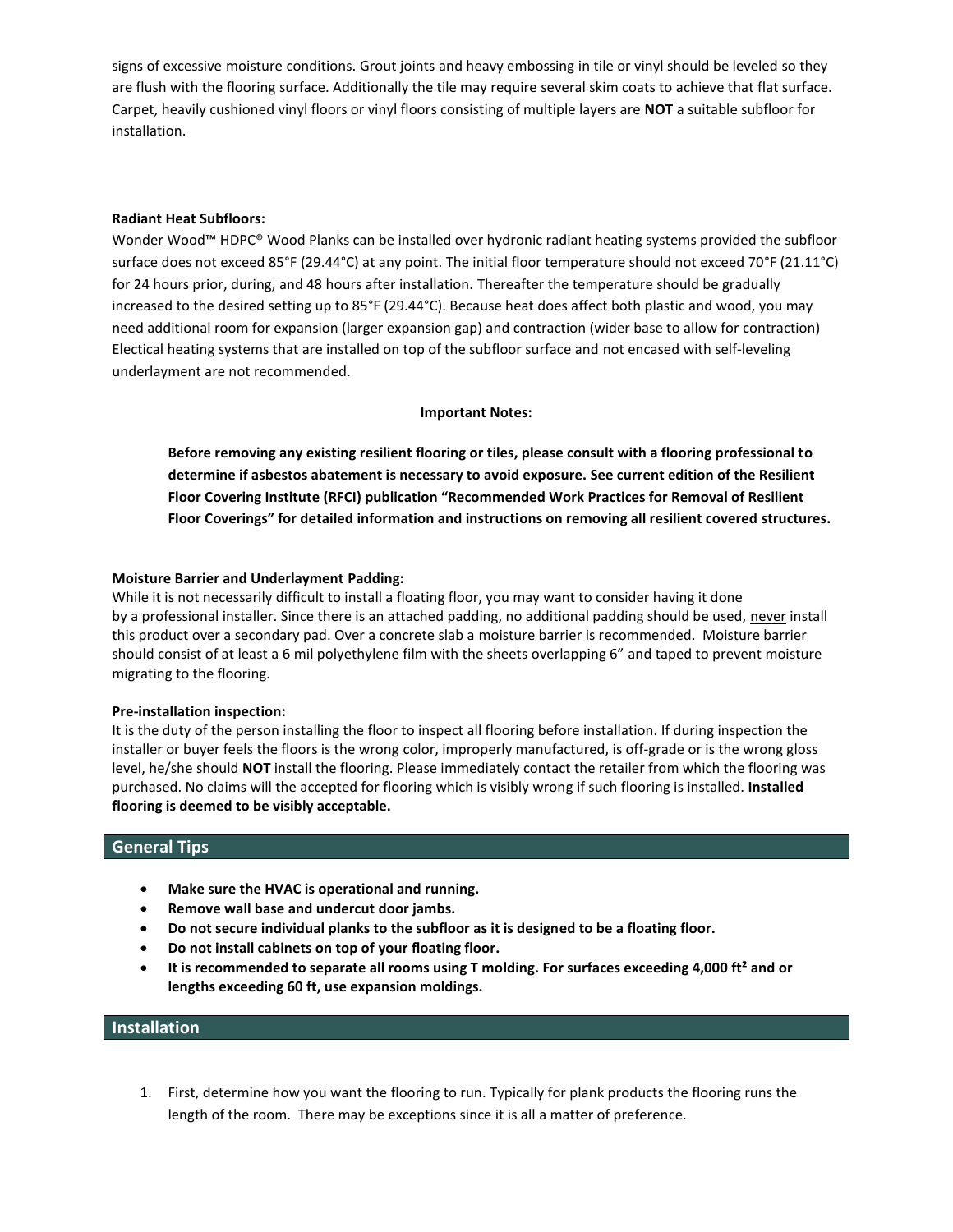- 2. To avoid narrow plank widths or short plank lengths near the walls/doors, it is important to do some preplanning. Using the width of the room, calculate how many full boards will fit into the area and how much space remains that will need to be covered by partial planks.
- 3. Start with a whole plank in the left hand corner of the room with the tongue side and end toward the wall. Lay the first row of planks along a chalk line and trim to fit to the wall allowing a 3/8 inch (6.35mm) expansion space. If starting the first row with a whole width plank it will be necessary to trim the tongues next to the wall, then place the cut ends next to the wall using spacers. To trim the planks, a table saw works best for both end and length cuts.
- 4. Align and attach the end joints of the planks in the first row using the fold down method, tap the surface using a block to lock the joints securely. For length joints insert the tongue into the groove while holding the plank at a 20° to 30° angle to the floor. Apply pressure inward and down until the planks lock together, you may use additional tapping if necessary. Use spacers between the long edge and end of the planks next to the wall to maintain the expansion space.
- 5. Start the second row using 1/3rd of a plank. Place the cut end against the wall. Insert the tongue on the long side of the plank into the groove of the plank in the first row. Hold the plank in a 20° to 30° angle while applying pressure inward and down until they lock together. To complete the second and all successive rows, it will be necessary to align the short end onto the previous plank first before locking the long side of the plank. Angle the plank and push the tongue into the groove and adjust it until the tongue locks into place. It may be necessary to tap the planks inward to lock the joint together. Complete the second row allowing 3/8 inch expansion space at the start and end of each row.
- 6. Start the third row using a 2/3rd length of a plank with the cut end against the wall. Complete each row thereafter using a random layout with end joints off-set by at least 8". Plan the layout to avoid using small planks (less than 6") at the walls and stagger the end joints 6 to 8 inches. The cut piece at the end of the row can often be used to start the next row provided it achieves a random layout. Always place the cut end against the wall and allow for the expansion space. There should never be a cut piece in the field of the installed area, all cuts are along the perimeter.
- 7. Wonder Wood HDPC® Wood Planks are unique in that they can also be installed using a tapping block and rubber mallet or hammer and pull bar in difficult areas such as the last row and when fitting under door trim. Always use a pull bar on the cut edge of the plank, factory edges can be damaged if the pull bar is used directly against them.
- 8. When fitting around door trim it will be necessary to slide the plank under the trim. This can be accomplished easily by starting the row on the side of the room with the door trim and then sliding the plank into place once it is attached. The row can be completed by inserting the tongue onto the groove or the groove under the tongue depending on the direction. A tapping block and pull bar (**Diagrams 2a & 2b**) can also be used to lock the joints together while the planks are in a flat position. Use a series of light taps until the joint is gradually locked together.



**Diagram 2a Diagram 2b** 

**Bathrooms:** When Wonder Wood HDPC® Wood Planks are installed in a bathroom, remember that wood and water do not get along and to avoid standing water if possible. The flooring should be installed around the toilet leaving a 1/8 inch (3.175mm) expansion space. Use 100% silicone caulking to fill the expansion space at the toilet, tub, shower, and all wet areas to help prevent surface water seepage from going under the floor.